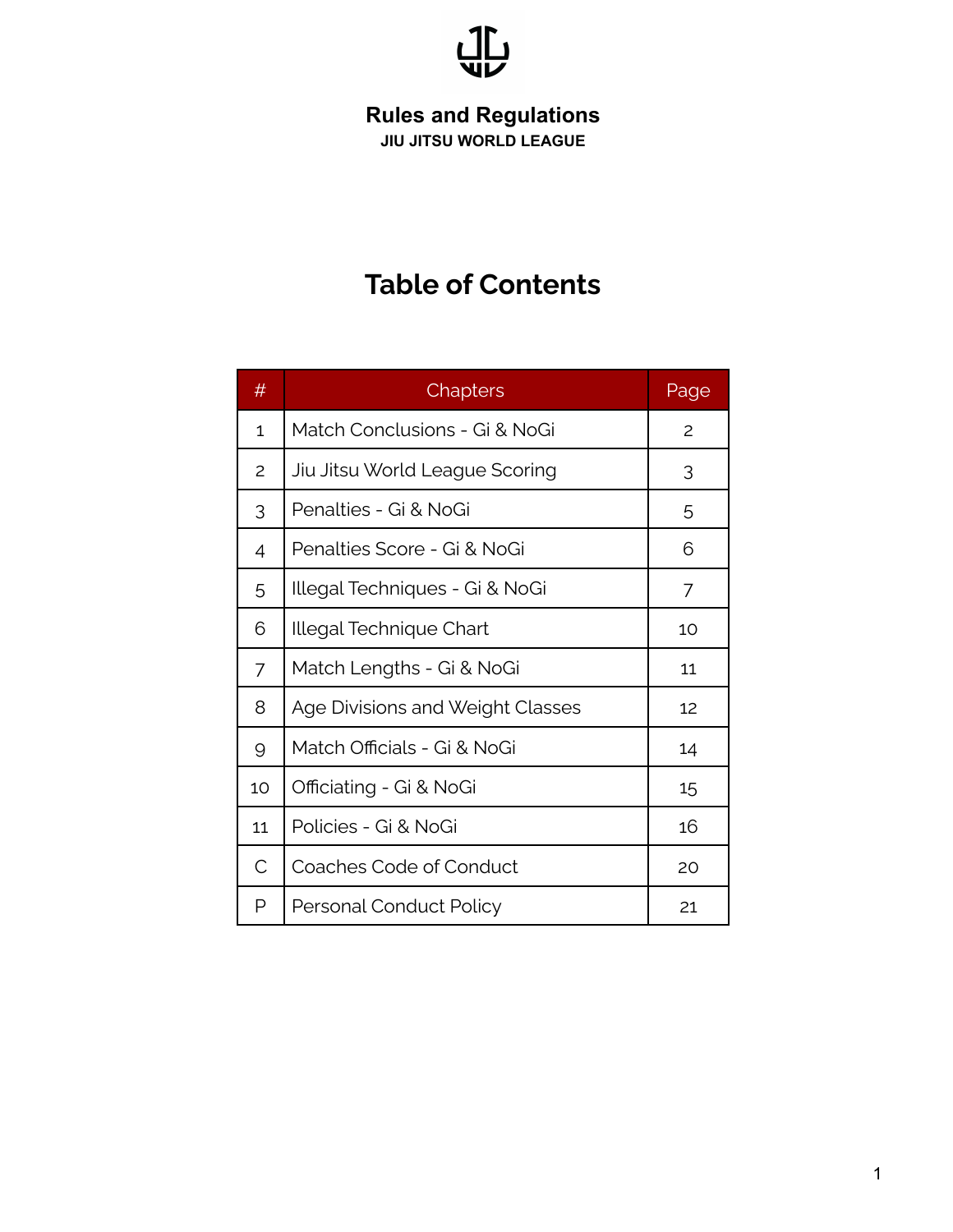#### **1- Match Conclusions: Gi & NoGi**

- Submission: When an athlete taps, screams with a submission in progress, loses consciousness or verbally asks to stop from a legal submission or hold. In the kids divisions, referees will stop the fight before the tap out or any situation where a child can get hurt.
- In the Youth Divisions, in case a competitor cries with a submission in progress, will be considered a tap. If the competitor cries without a submission in progress, the referee can stop the fight to check the competitor's condition. If possible continue the match in the same position or if necessary start standing.
- Stoppage: When an athlete asks due to any type of injury or simply taps. Examples of required stoppages are; uncontrollable bleeding, doctor stoppage, vomiting or loss of bodily functions.
- Disqualification: Occurs if an athlete gets penalized 3 times in a match or commits a severe foul. The athlete will be disqualified (DQ) from the fight. Unsportsmanlike conduct might DQ from the tournament according to the referee interpretation.
- Points: The competitor with the most points at the end of the match is deemed the winner.
- In the event of a draw: The last fighter to score points receives the victory.
- In the case of a draw with no points or when points are tied due to penalties: The match is determined through referee decision based on - Who gets closer to establishing points from position and/or submission attempts.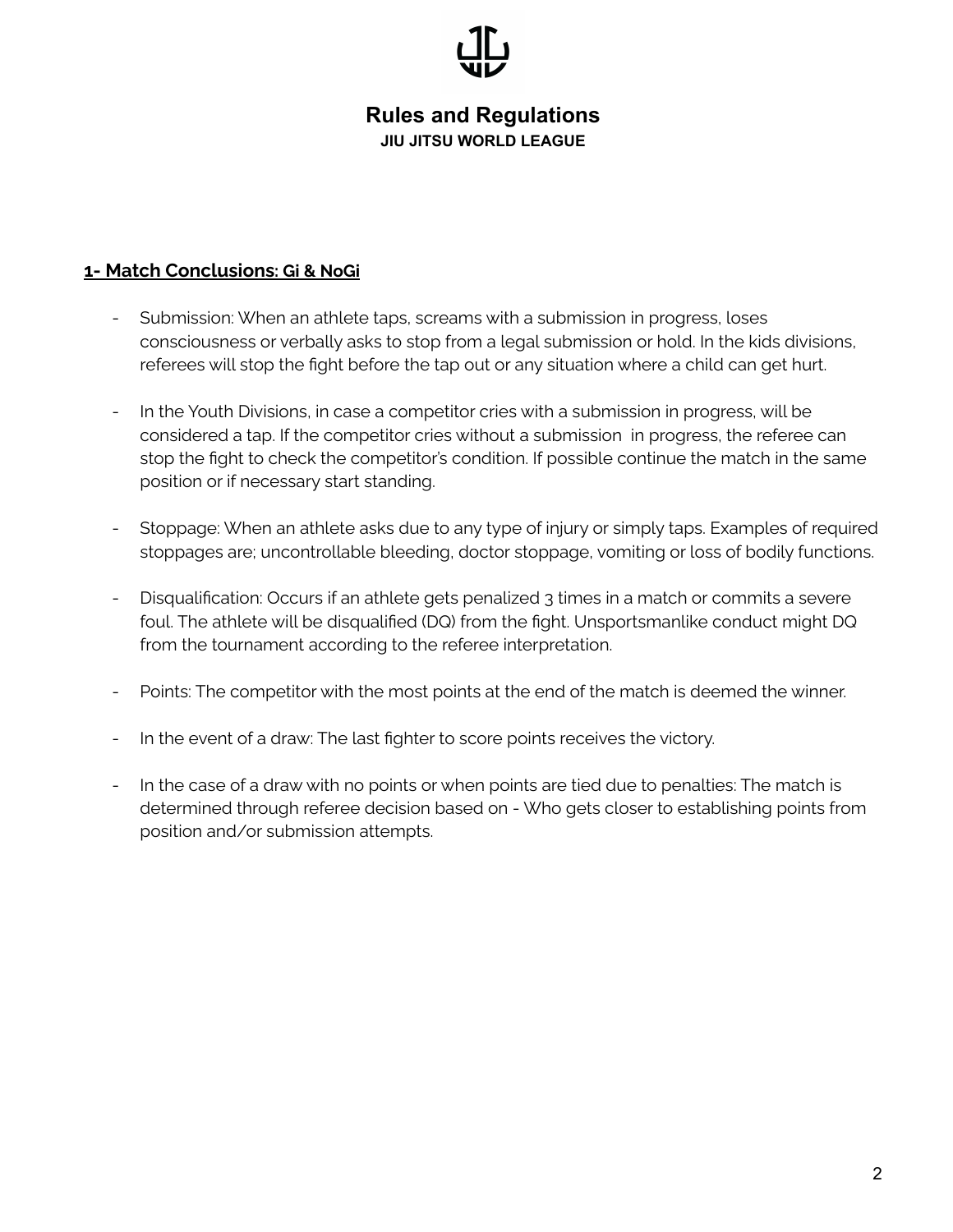#### **2- Jiu Jitsu World League Scoring: Gi & NoGi**

**2.1-** A scoring event is designated by the referee. Scores are recorded by a designated and trained scorekeeper. Scoring criteria is identical in all divisions.

**2.2**- Control must be maintained for 3 seconds after a scoring event in order to qualify for the points. **Points count even if a competitor escapes immediately after the 3rd second.**

**2.3-** When a submission is in progress, and the submitter gets into a possible point position he will receive points after 3 seconds of control. The competitor defending the submission, in order to score points, has to escape and establish control for at least 3 seconds in order to be awarded points.

#### **Points:**

#### *2 points*

#### **Takedown:**

- When a fighter starts in the standing position, forces the opponent to fall back down, sideways or into a seated position on the ground, and establishes the position for 3 seconds.
- When a fighter forces their opponent to the ground on all fours or belly down, points shall be awarded once the fighter establishes top position for 3 seconds, having his entire body behind the line of at least one of the arms. At least one of the opponents knees needs to be on the ground.
- A fighter who initiates the takedown movement, after the opponent has pulled guard, will not receive points.
- When a competitor pulls guard after the opponent has established a grip on the pants, it will be considered a takedown for the competitor with the grip on the pants after 3 seconds of top control.
- When a competitor forces their competitor to the ground and lands inside the guard, and the person on the bottom successfully applies a sweep/counter takedown before 3 seconds of control, only the competitor performing the counter technique shall be awarded points if he establishes control for 3 seconds on top.
- When both competitors stand up, after 3 seconds in the standing positions, both will have the possibility of scoring points through a takedown.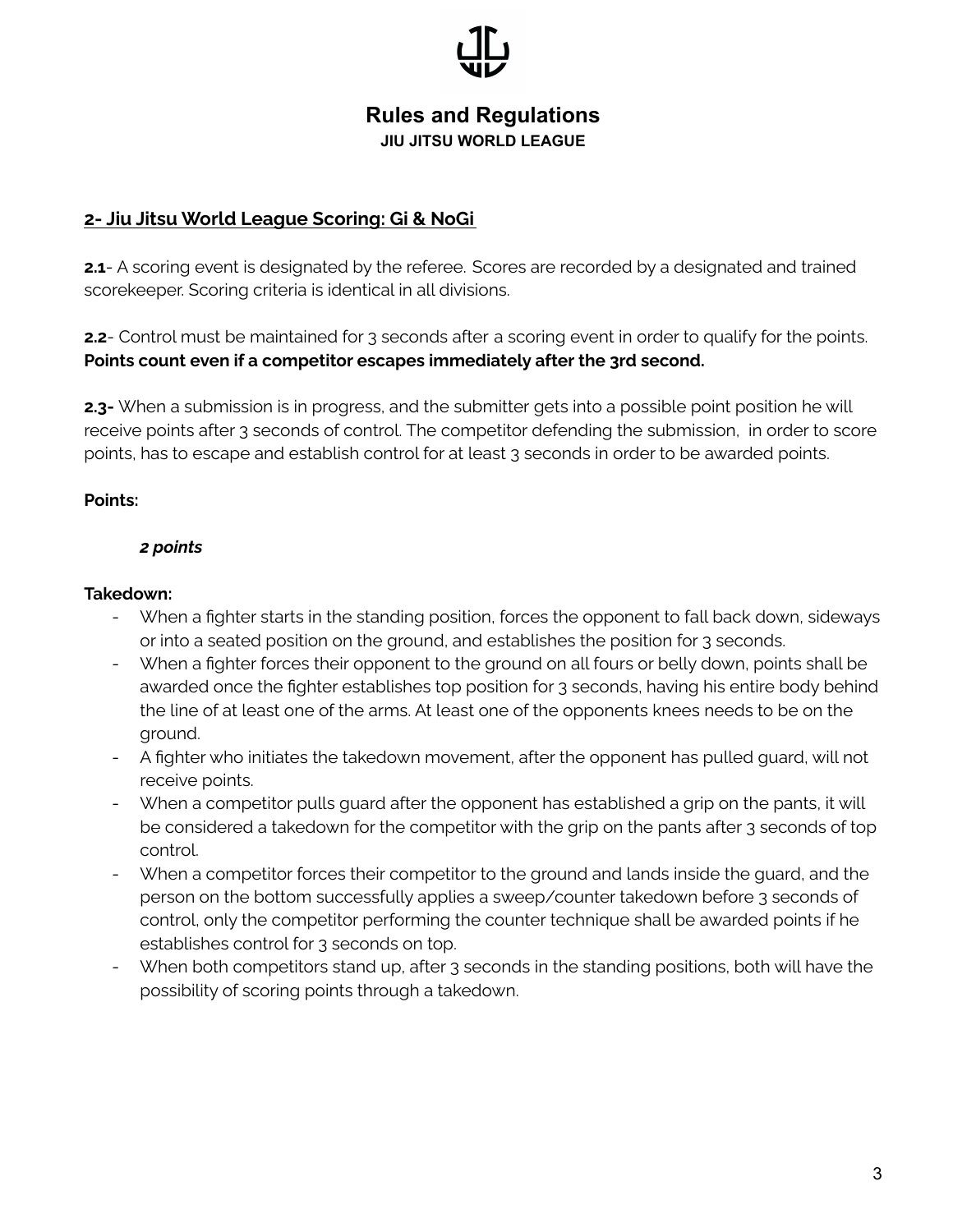#### **Sweeps:**

- Action where the scoring competitor is in the bottom position playing guard and is able to move to a top control position, and establish control for at least 3 seconds.
	- 1- When a double guard pull occurs, the competitor who gets to the top position first is awarded 2 points. If 20 seconds pass and neither opponent reaches the top position the referee will stop the fight and both competitors will be penalized. The fight will be restarted from the standing position.
	- 2- In the case of a double guard pull where the competitors end up in the 50/50 position where both competitors have their butts on the ground, the one who reaches the top position first earns the points regardless of their leg situation. At this time the rules regarding 50/50 position start to apply.
	- 3- In the case of 50/50 guard, a 2 point sweep is only registered if the athlete moving to top position is able to free their legs from the opponent's, and control the top position for at least 3 seconds.

#### **Knee on belly:**

- When a competitor in a top position places one knee on the bottom competitor's chest or abdomen while placing the other foot on the ground. The scoring competitor must be facing the bottom competitor to receive the points.

#### **Turtle Position on the bottom:**

When the competitor coming from "turtle position on the bottom" , without any hooks in, ends up on top will be awarded 2 points after at least 3 seconds of control. (If there is at least 1 hook in, this scenario will be considered as a back defense and no points shall be awarded).

#### **Out of Bounds:**

- If the technique of escaping a submission forces a competitor outside of the mat area. The match will be stopped and the competitor attempting the submission will be awarded 2 points. The match will be restarted in a standing position.

#### *3 points*

#### **Passing the guard:**

- When a top competitor clears the legs and establishes side control, knee on belly, north-south position, or full mount.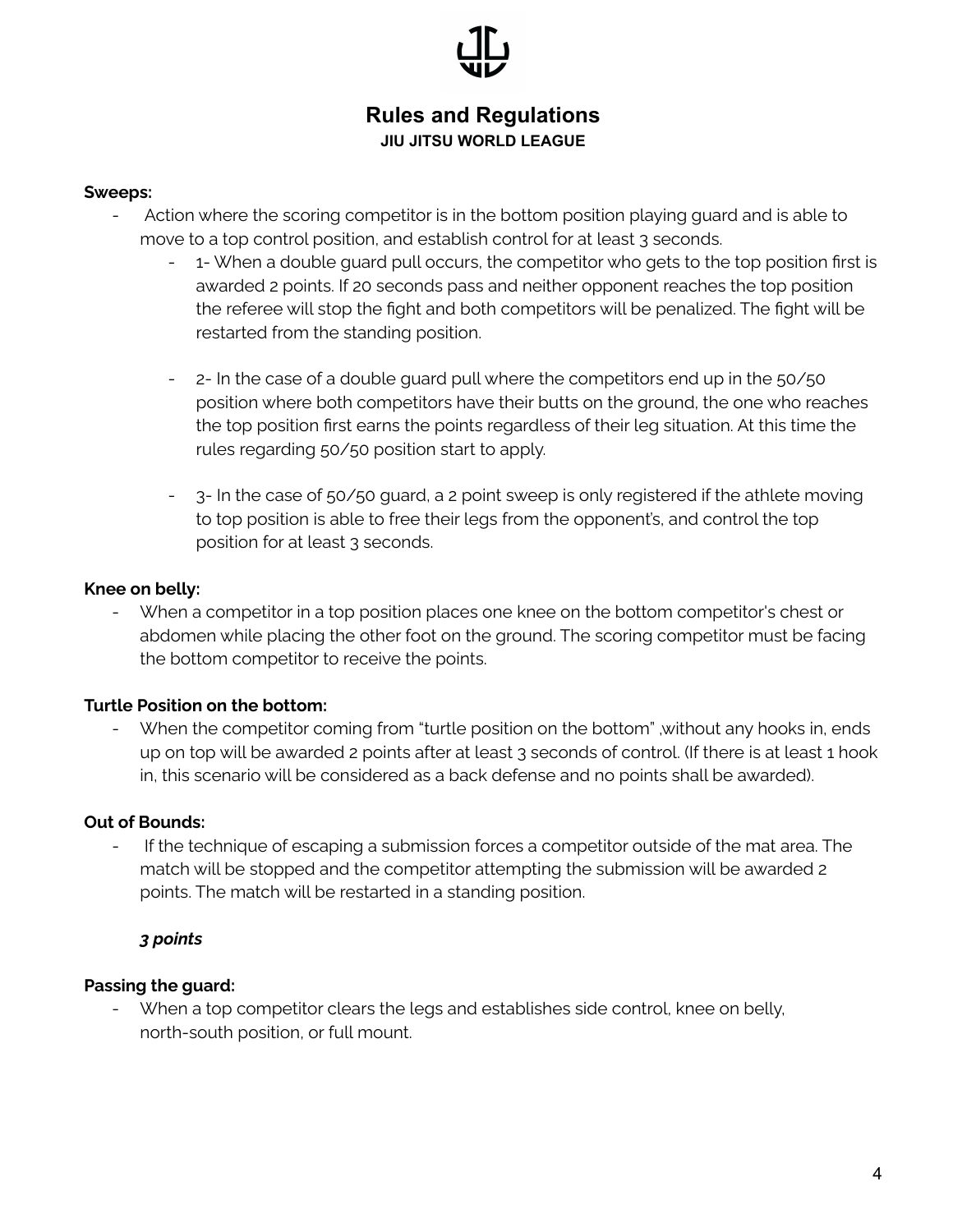## **JIU JITSU WORLD LEAGUE**

#### *4 points*

#### **Full mount:**

- When the athlete is sitting on the opponent's torso with 2 knees on the ground, or one knee and one foot on the ground. The competitor on top must be facing the opponent with only up to one arm trapped under the leg, if both arms are under the legs points will not be given.

#### **Full back mount:**

When the athlete is sitting on the opponent's torso and they are flat and facing the ground. The competitor mounting the back must have both knees on the ground or one knee and one foot on the ground,

#### **Back control:**

The competitor takes control of their opponent's back and places the heels (hooks) between their opponent's thighs. Both hooks must be in place to receive points. A body triangle (body lock) or having the feet crossed will not result in points. These positions are acceptable after the points are earned.

#### **3- Penalties: Gi & NoGi**

*3.1- Stalling:* The referee will stop the fight and penalize the competitor guilty of the stalling. They will restart from a standing position.

- A competitor does not try to improve their position, avoiding the fight for 20 seconds or more. When the referees identify a stalling situation, they will count 20 seconds off the clock and penalize the competitor guilty of stalling.
- A competitor who continuously moves the fight out of bounds regardless of the position

3.2- Pulling guard without grips: The competitor must have at least one grip in order to pull guard. In the case of NoGi, the competitor must have a point of contact with his opponent. The referee will stop the fight and stand both competitors up. The offender will be penalized and the fight will be restarted.

3.3- Talking to the referee: Competitors and/or coaches are not allowed to talk to the referee during the match. (Basic communication with the referee is allowed in the case of equipment malfunction and personal emergencies.) See coaches code of conduct for further information. The referee will notify the competitor that they were penalized and the fight will continue from their current position.

3.4- Illegal grips: Grips inside the sleeves and/or the pants are illegal. In the case of NoGi, grips on the shorts and/or rash guard are not allowed. (Minor grip infractions during scrambles will not be penalized as long as the competitor lets go of the grip immediately.) The referee will notify the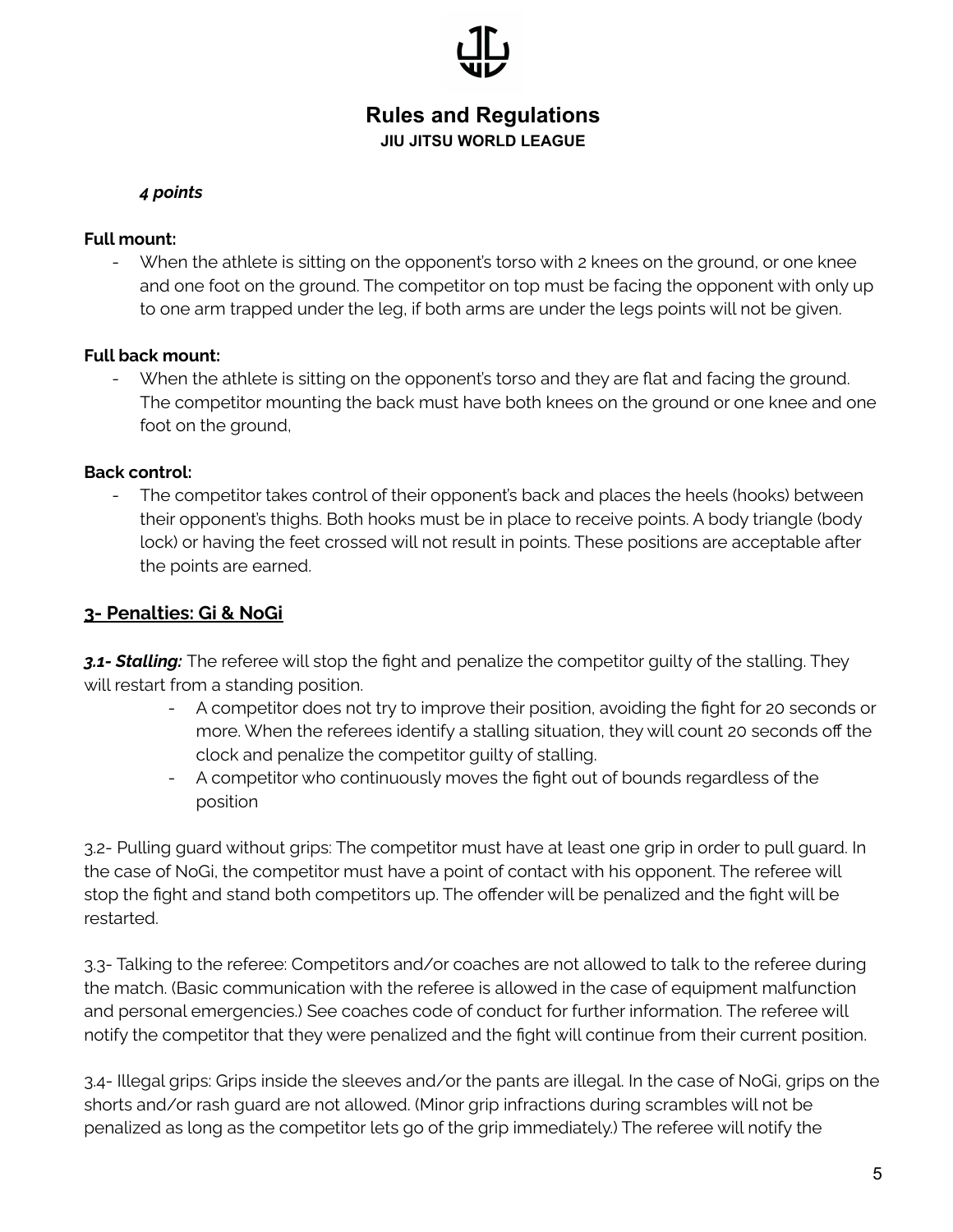competitor about their illegal grips, penalize them and the fight will continue from the current position.

### **All these penalties are cumulative**

3.5- Severe Penalties: These are penalties where the competitor will be disqualified immediately.

- Use of inappropriate language towards the referees, opponents, and/or staff members. (This rule applies **at all times** during an event.)
- Illegal techniques. See illegal techniques table.
- Inappropriate coach conduct.
- Any lack of fair play.
- Intentionally leaving the mat area with a submission in progress against the offender
	- This does not apply if the technique to escape the submission lands the competitors out of bounds.

### **4- Penalties Score: Gi & NoGi**

- 1st Penalty: Penalty signal + 2 points to the opponent.
- 2nd Penalty: Penalty signal + 4 points to the opponent.
- 3rd Penalty: Disqualification.

### **5- Illegal Techniques**

#### **Group 1 - Toddlers to Juvenile White Belt Gi & Youth NoGi**

1- All leg/foot attacks, including triangle when the opponent crosses their feet in back control.

2- Guillotine choke with or without the arm inside, peruvian necktie, neck crank techniques,

anaconda choke, d'arce choke and any arm triangle variation.

- 3- Slams: from a closed guard.
- 4- Wrist locks.
- 5- Omoplatas.
- 6- Scissor takedown.
- 7- Calf and biceps slicers.
- 8- Pulling the head in a triangle.
- 9- Ezekiel choke from any position.
- 10- Kidney lock
- 11- Suplex
- 12- Jumping into guard
- 13- Spinal Hyperextension
- 14- Knee Ripping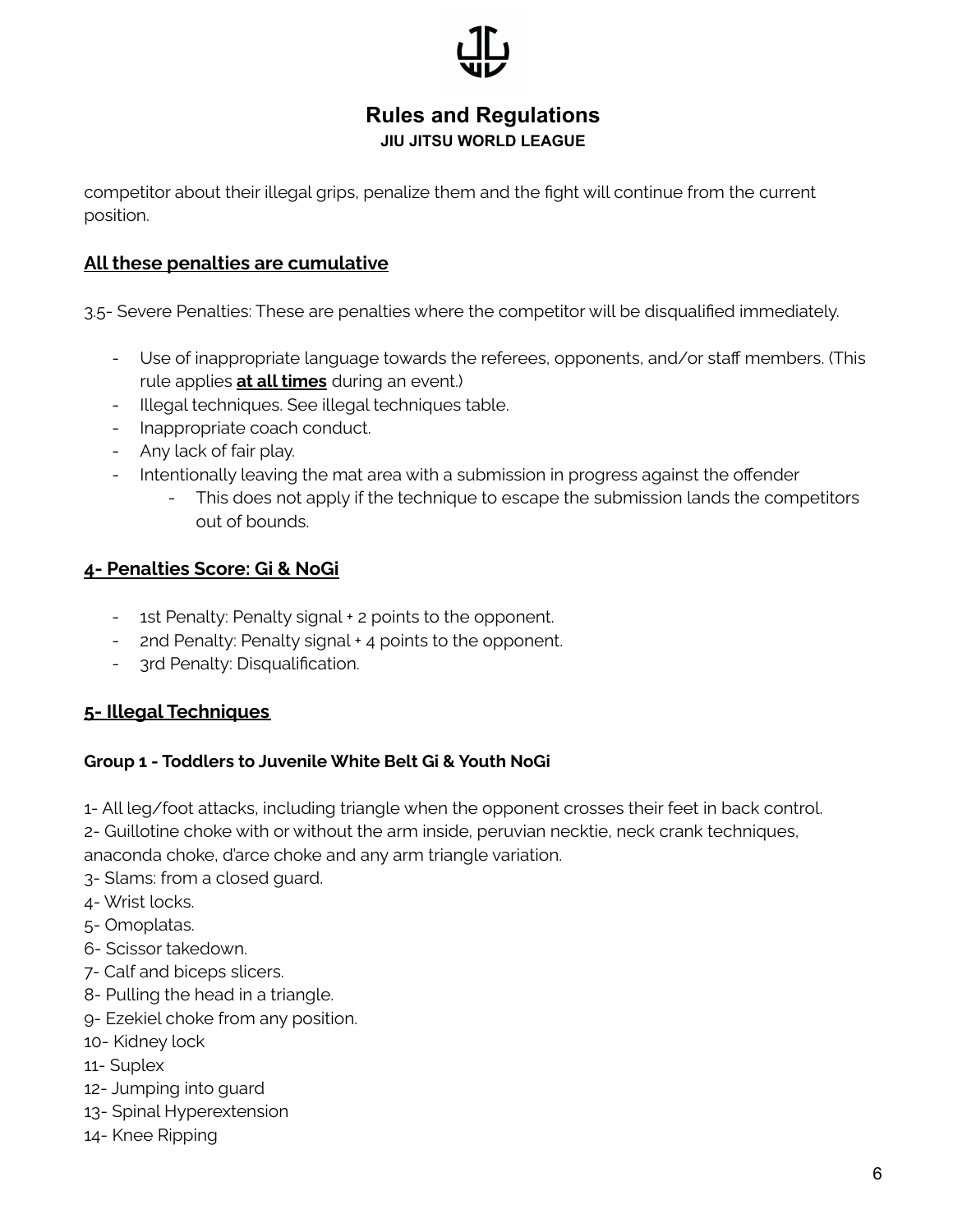

- 15- Single leg with the head outside
- 16- Neck Cranks

#### *Group 1 Notes*

- If a child applies an illegal technique, the referee will stop the fight and undo the illegal move. No penalty will be given and the match will be restarted by the referee. Unless the referee understands that illegal technique it's been used to get some reasonable advantage in the fight. In this case, penalties can be applied.
	- In the event of a youth tap from an illegal technique, before the referee has a chance to stop the match the offender will be DQ.

#### **Group 2 - Juvenile Blue Belt Gi & NoGi**

- 1- Any neck cranks.
- 2- Slams: from a closed guard.
- 3- Wrist locks.
- 4- Scissor takedown.
- 5- Calf and biceps slicers.
- 6- Guillotine choke without the arm in.
- 7 Kidney Lock
- 8- Suplex
- 9- Spinal Hyperextension
- 10- Knee bars.
- 11- Heel hooks and toe holds.
- 12- Neck cranks.
- 13- Knee Ripping

#### *Adult & Master:*

#### **Group 3- White Belt Gi and Beginner NoGi**

- 1- Knee bars.
- 2- Heel hooks
- 3- Neck cranks.
- 4- Slams: from a closed guard.
- 5- Wrist locks.
- 6- Scissor takedown.
- 7- Calf and biceps slicers.
- 8- Suplex
- 9- Jumping into guard
- 10- Knee Ripping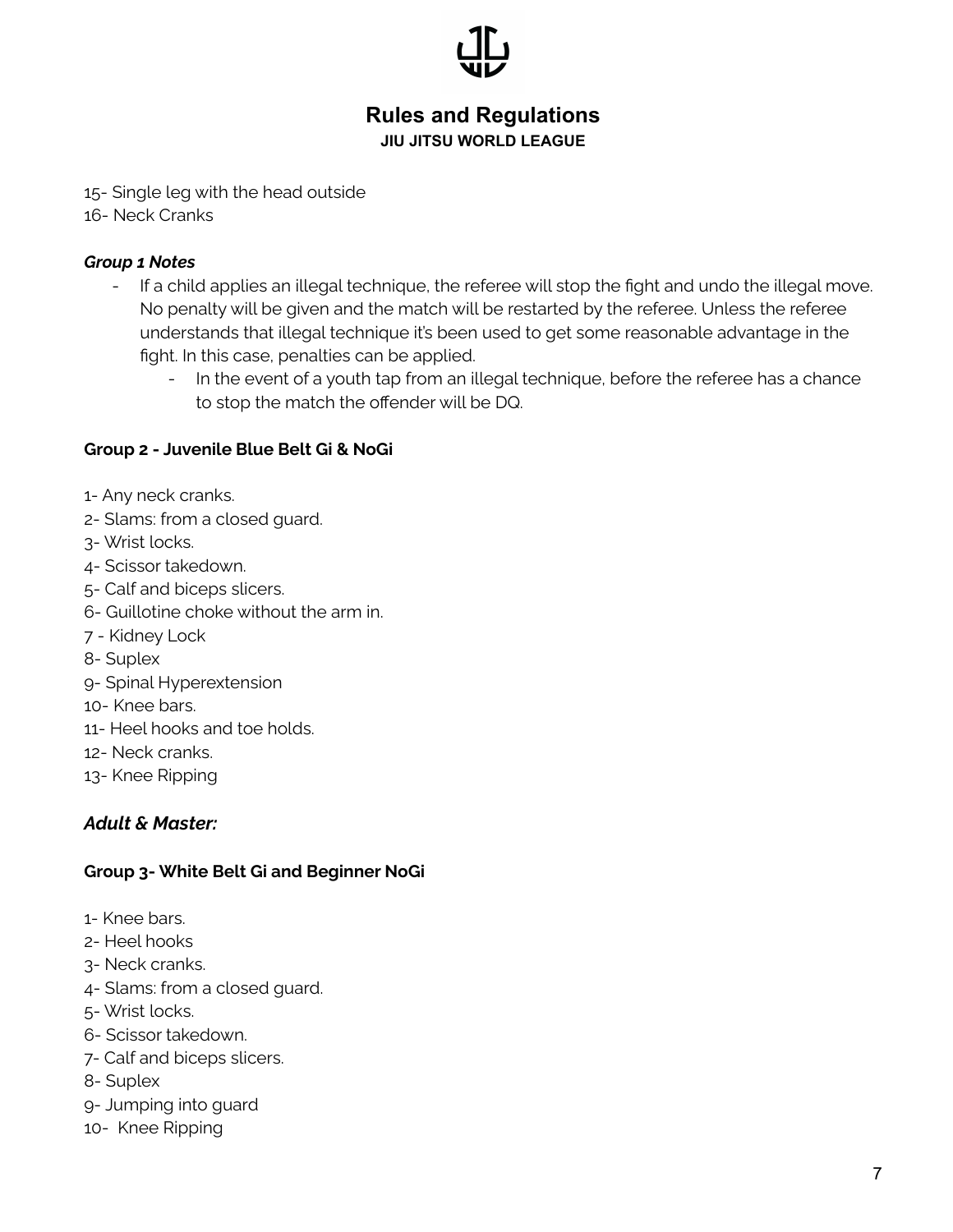

#### **JIU JITSU WORLD LEAGUE**

- 11- Single leg with the head outside
- 12- Toe Holds

#### **Group 4 - Purple & Blue Belts Gi and Intermediate NoGi**

- 1- Knee bars.
- 2- Heel hooks
- 3- Neck cranks.
- 4- Slams: from a closed guard.
- 5- Scissor takedown.
- 6- Biceps and calf slicers.
- 7- Suplex
- 8- Knee Ripping
- 9- Toe holds.

#### **Group 5- Brown & Black Belts Gi and Advanced NoGi**

- 1- Heel hooks **(Except Advanced NoGi Division)**
- 2- Neck Cranks.
- 3- Slams: from a closed guard.
- 4- Scissor takedown.
- 5- Knee Ripping **(Except Advanced NoGi Division)**

#### *Notes For All Groups*

- The list above are examples of prohibited techniques and do not represent the full array of prohibited technical situations and variations.
- In NoGi divisions, if a competitor has experience in college wrestling, they should compete in the Intermediate level or higher. This rule only applies for NoGi divisions.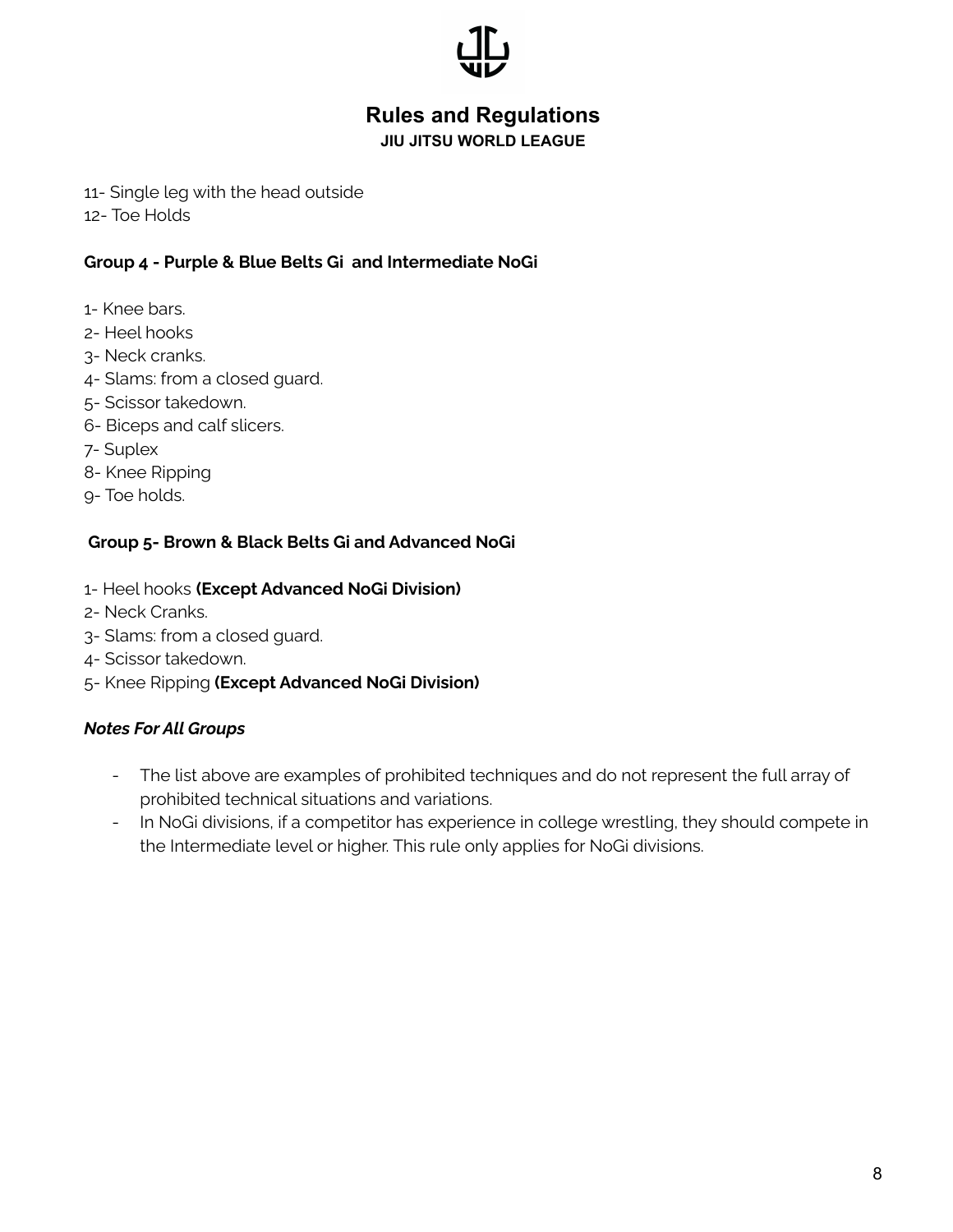

| Techniques                       | Group 1   | Group <sub>2</sub> | Group 3    | Group 4    | Group <sub>5</sub>                      |
|----------------------------------|-----------|--------------------|------------|------------|-----------------------------------------|
| Ezekiel choke from any position. | <b>NO</b> | <b>YES</b>         | <b>YES</b> | <b>YES</b> | <b>YES</b>                              |
| Triangle (Pulling Head)          | <b>NO</b> | <b>YES</b>         | <b>YES</b> | <b>YES</b> | <b>YES</b>                              |
| Omoplatas                        | <b>NO</b> | <b>YES</b>         | <b>YES</b> | <b>YES</b> | <b>YES</b>                              |
| Guillotine choke (Arm In)        | <b>NO</b> | <b>YES</b>         | <b>YES</b> | <b>YES</b> | <b>YES</b>                              |
| Arm Triangle and Variations      | <b>NO</b> | <b>YES</b>         | <b>YES</b> | <b>YES</b> | <b>YES</b>                              |
| Straight Ankle Lock              | <b>NO</b> | <b>YES</b>         | <b>YES</b> | <b>YES</b> | <b>YES</b>                              |
| Groin Stretch                    | <b>NO</b> | <b>YES</b>         | <b>YES</b> | <b>YES</b> | <b>YES</b>                              |
| Guillotine Choke (Both Arms Out) | <b>NO</b> | <b>NO</b>          | <b>YES</b> | <b>YES</b> | <b>YES</b>                              |
| <b>Wrist Locks</b>               | <b>NO</b> | <b>NO</b>          | <b>NO</b>  | <b>YES</b> | <b>YES</b>                              |
| Kidney Locks                     | <b>NO</b> | <b>NO</b>          | <b>NO</b>  | <b>YES</b> | <b>YES</b>                              |
| Jumping Guard                    | <b>NO</b> | <b>YES</b>         | <b>NO</b>  | <b>YES</b> | <b>YES</b>                              |
| <b>Knee Bars</b>                 | <b>NO</b> | <b>NO</b>          | <b>NO</b>  | <b>NO</b>  | <b>YES</b>                              |
| Calf and biceps slicers          | <b>NO</b> | <b>NO</b>          | <b>NO</b>  | <b>NO</b>  | <b>YES</b>                              |
| <b>Toe Holds</b>                 | <b>NO</b> | <b>NO</b>          | <b>NO</b>  | <b>NO</b>  | <b>YES</b>                              |
| Heel Hook                        | <b>NO</b> | <b>NO</b>          | <b>NO</b>  | <b>NO</b>  | NO (GI)<br><b>YES (NoGi)</b>            |
| Neck Spinal Cranks               | <b>NO</b> | <b>NO</b>          | <b>NO</b>  | <b>NO</b>  | <b>NO</b>                               |
| Slams From Closed Guard          | <b>NO</b> | <b>NO</b>          | <b>NO</b>  | <b>NO</b>  | <b>NO</b>                               |
| Scissor takedown.                | <b>NO</b> | <b>NO</b>          | <b>NO</b>  | <b>NO</b>  | <b>NO</b>                               |
| Suplex (Overhead)                | <b>NO</b> | <b>NO</b>          | <b>NO</b>  | <b>NO</b>  | <b>NO</b>                               |
| Knee Ripping                     | <b>NO</b> | <b>NO</b>          | <b>NO</b>  | <b>NO</b>  | NO <sub>(GI)</sub><br><b>YES (NoGi)</b> |

\*\* The list above are examples of prohibited techniques and do not represent the full array of prohibited technical situations and variations.\*\*

**Group 1 -** Toddlers to Juvenile White Belt Gi & Youth NoGi, **Group 2 -** Juvenile Blue Belt Gi & NoGi, **Group 3-** White Belt 18+ Gi and Beginner NoGi, **Group 4 -** Purple & Blue Belts Gi and Intermediate NoGi , **Group 5-** Brown & Black Belts Gi and Advanced NoGi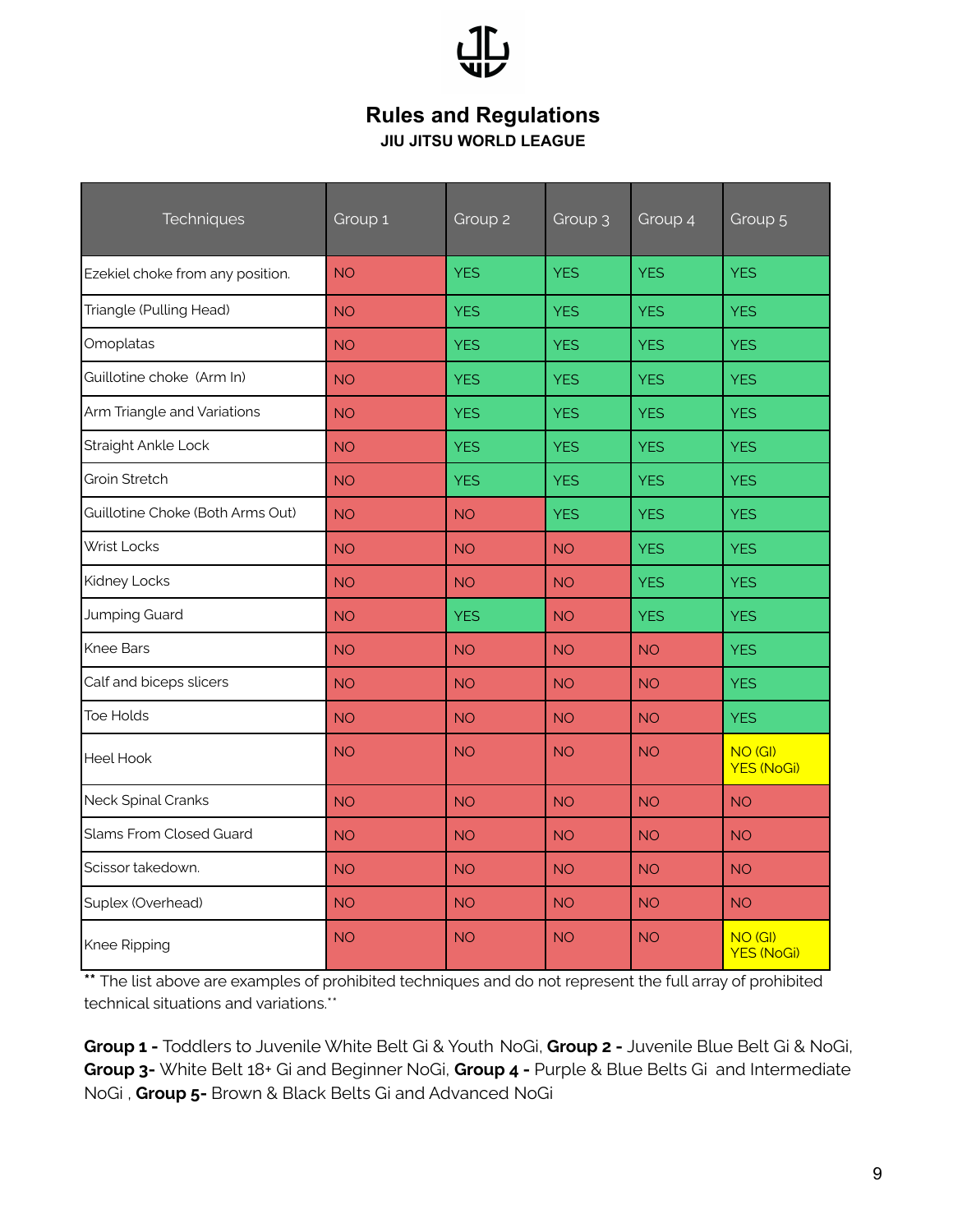**JIU JITSU WORLD LEAGUE**

#### **6- Referee Signals and Terms**

- 1- Fight Straight arm chopping motion.
- 2- Stop Both arms are flat moving from inside to outside.
- 3- 2 points Two fingers
- 4- 3 points Three fingers
- 5- 4 points Four fingers

6- Penalty -Flat hand pointing towards the competitor, following by the arm at 90 degrees with a closed fist

7- Coaches penalty - Flat hand pointing towards the coaches chair the arm at 90 degrees with a closed fist

8- DQ - Arms crossed above the head in the direction of the offender, followed by a flat hand pointing towards the competitor's waist line.

9- Back last signal - Hand above the head waving slightly back and forth.

10- Submission - Arm above the head with palm facing out.

#### **7- Match Lengths: Gi & NoGi**

#### **Match Length Table**

#### **1. Match Length is Determined by the contestants division and age**

| <b>Age Group</b>                                  | <b>Match Length (Minutes)</b> |  |  |  |
|---------------------------------------------------|-------------------------------|--|--|--|
| <b>Toddler</b>                                    | $\mathbf{2}$                  |  |  |  |
| Kindergarten, Youth and Pre Teen                  | 3                             |  |  |  |
| Jr. Teen and Teen                                 | 4                             |  |  |  |
| Juvenile, Adults White - Brown Belts, All Masters | 5                             |  |  |  |
| <b>Adult Black Belt *</b>                         | 6                             |  |  |  |
| <b>Master Black Belt</b>                          | 5                             |  |  |  |

<u>All adult and master NoGi Divisions have a match length of 5 minutes, regardless of the belt level. \*</u>

**\*Youth NoGi follows the same mat time duration as Youth Gi**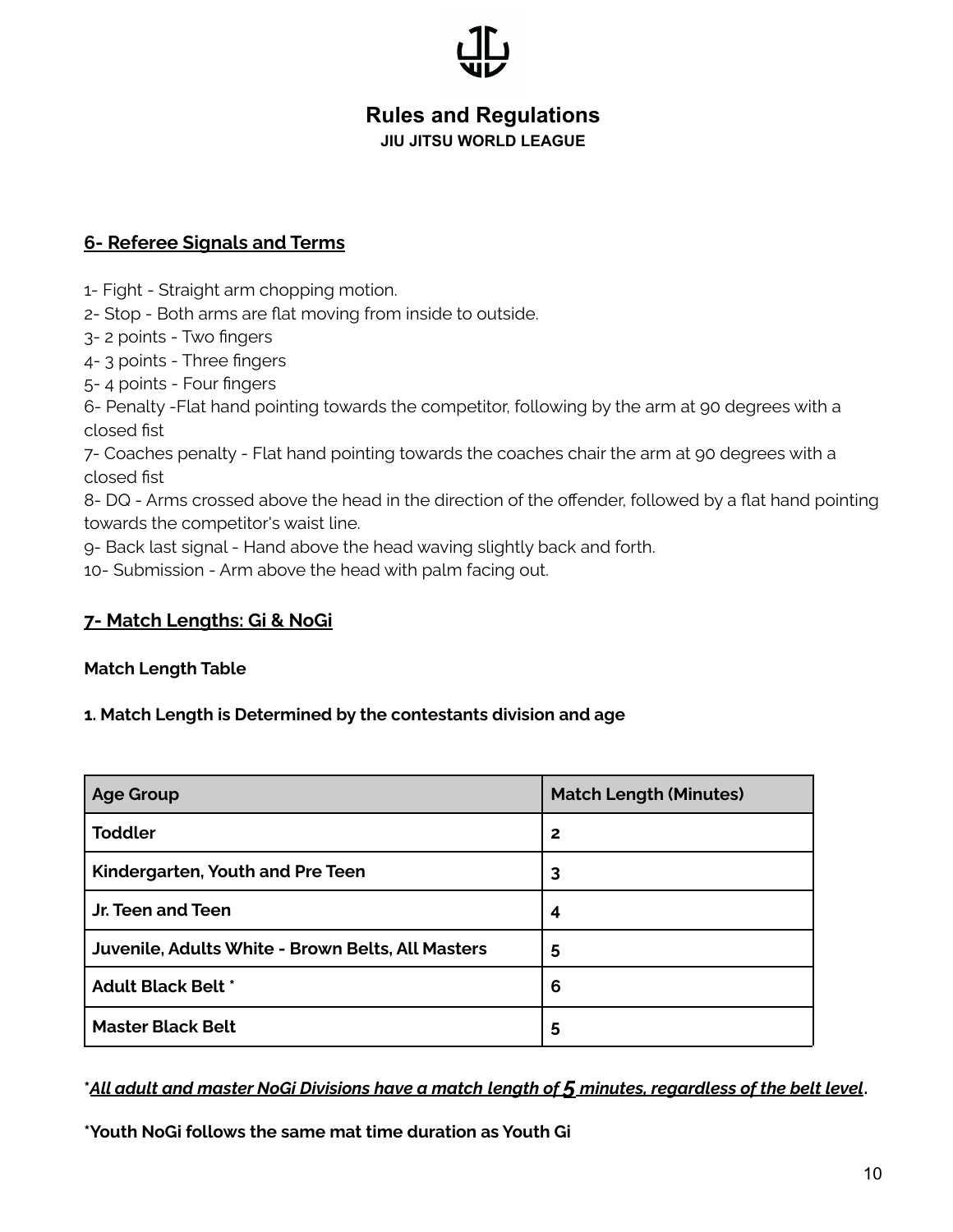**JIU JITSU WORLD LEAGUE**

#### **8- Age Divisions and Weight Classes**

8.1- Age Division: Gi & NoGi

Age division is based on the year of birth, the divisions are as follows:

YOUTH

- Toddler: 2017 2018
- Kindergarten: 2015 2016
- Youth: 2013 2014
- Pre Teen: 2011 2012
- Jr. Teen: 2009 2010
- Teen: 2007 2008
- Juvenile: 2004 2006 (17 and Under)

ADULTS

● Adult: 18 - 29 Years of age

FEMALE MASTERS:

- Master 1: 30 35 Years of age
- Master 2: 36 40 Years of age
- Master 3: 41 & Up

MALE MASTERS:

- Master 1: 30 35 Years of age
- Master 2: 36 40 Years of age
- Master 3: 41 45 Years of age
- Master 4: 46 50 years of age
- Master 5: 51 & Up

All competitors are required to provide official documents proving their age and identity, upon checking in at any event.

8.2 Weigh in:

- Weigh in always happens on the day of the tournament, at least one hour or more before your first scheduled match.
- All competitors must weigh in with their Gi on.
- For NoGi divisions: Upon weighing in, competitors must have their NoGi uniform on.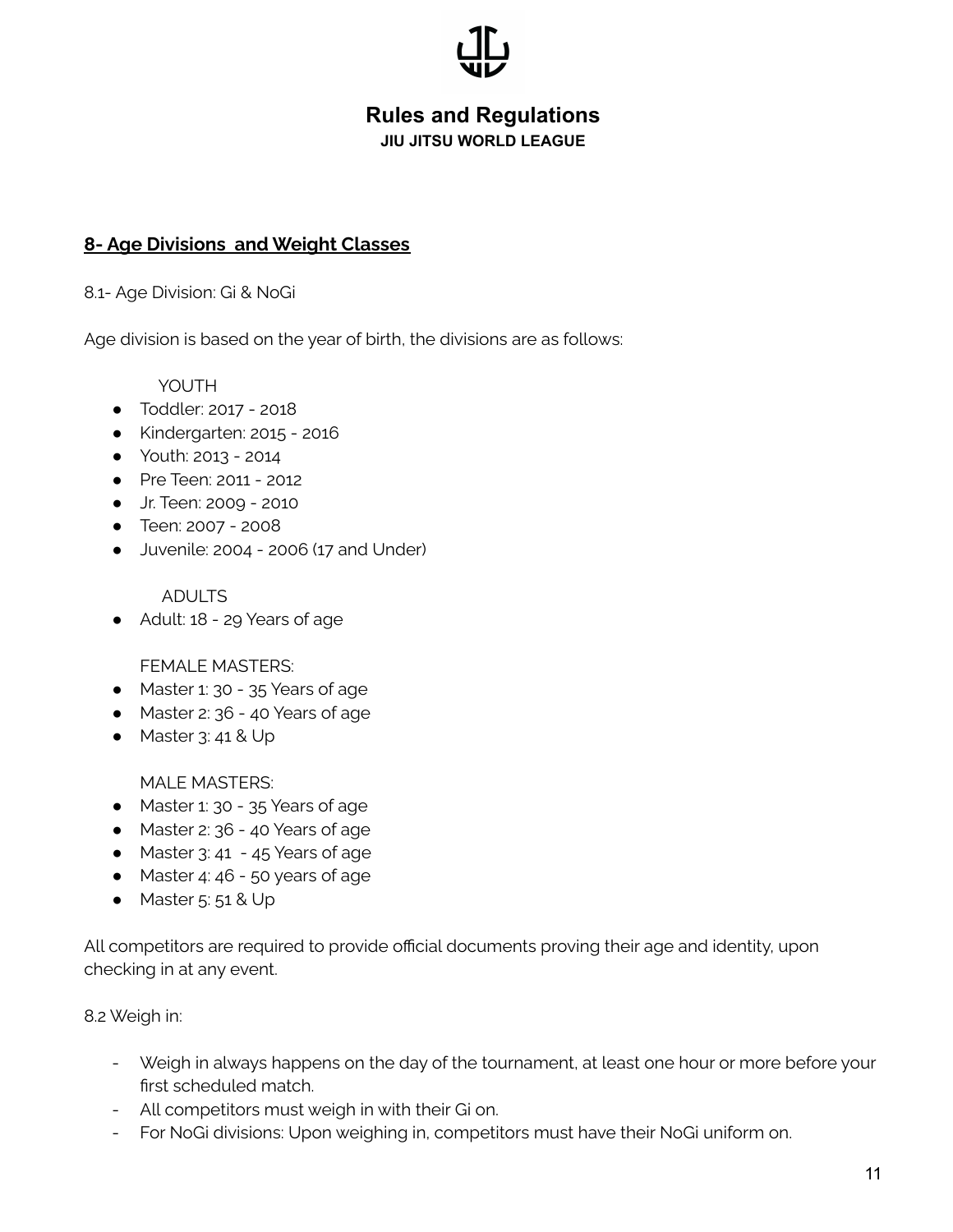**JIU JITSU WORLD LEAGUE**

#### **Youth Gi Belt Divisions:**

- 1. White Belt
- 2. Gray Group: Includes Gray/White, Solid Gray, and Gray/Black
- 3. Yellow Group: Includes Yellow/White, Solid Yellow, and Yellow/Black
- 4. Orange Group: Includes Orange/White, Solid Orange, and Orange/Black
- 5. Green Group: Includes Green/White, Solid Green, and Green/Black
- 6. Blue
- In the case of a competitor with a different belt then in the described list above, the color will be determined by the predominant color of the belt.

#### **Youth NoGi Belt Divisions:**

- 1. Beginner: Includes White Belt and Gray Group
- 2. Intermediate: Includes Yellow Group and Orange Group
- 3. Advanced: Includes Green Group and Blue Belts

#### **Adult Belt Divisions:**

- 1. White
- 2. Blue
- 3. Purple
- 4. Brown
- 5. Black

#### **9 - Match Officials: Gi & NoGi**

Event organizers are responsible for guaranteeing that the match officials are present, certified, and properly trained.

Match officials shall include:

- 1 Referee
- 1 Score/Time keeper
- 1 Runner

9.1- Referees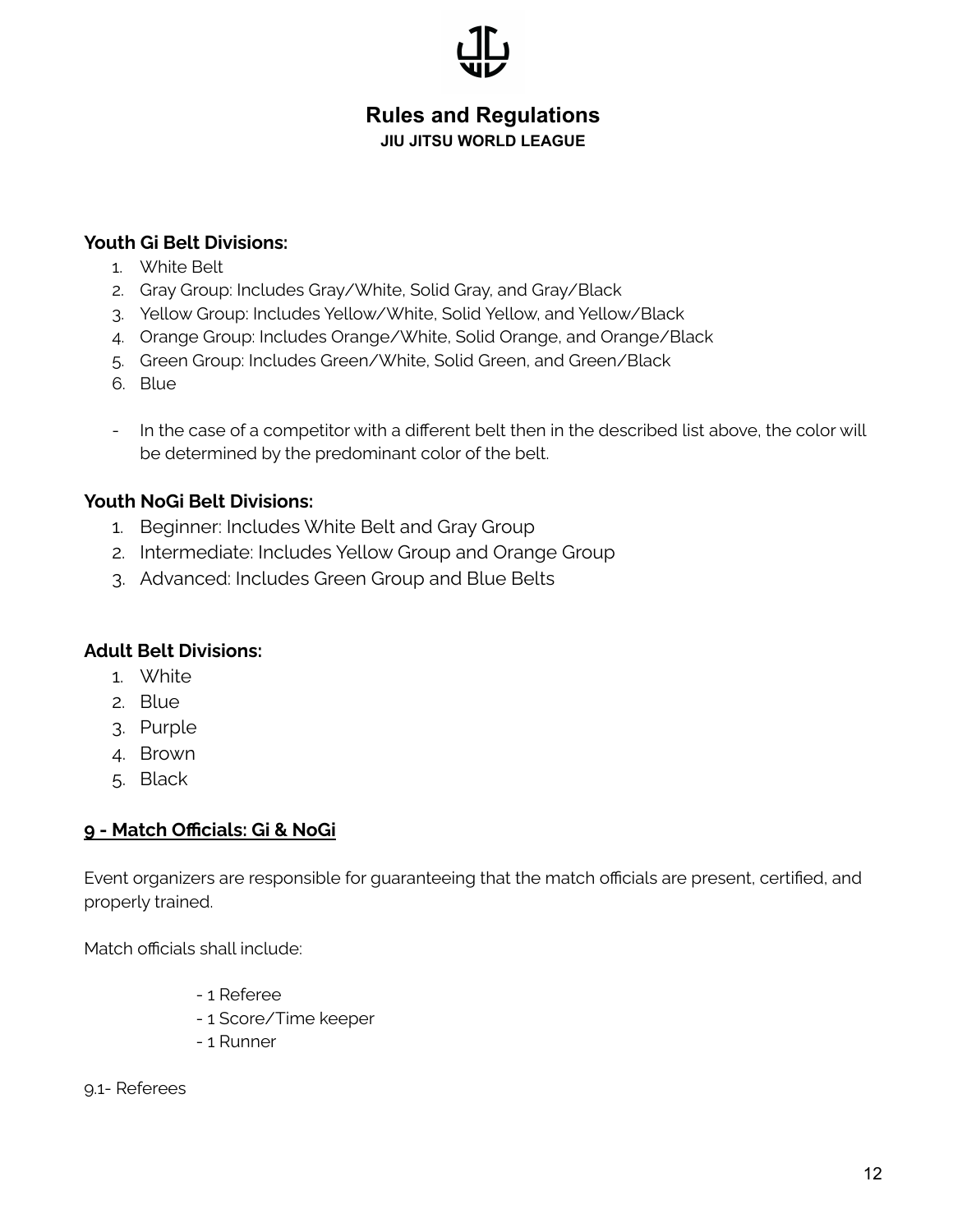Referee duties include match progress and neutral enforcement of all tournament and organization rules.

The competition area is clean and free of any potential obstructions or gaps between mats. Uniform and hygiene rules are strictly observed and enforced.

Referees utilize colored wristbands to designate the grappler responsible for a scoring event. The designation includes raising the colored wristband and signaling the score.

### **10- Officiating: Gi & NoGi**

10.1- Inbounds and Out of bounds

1- All match activity must take place within the designated contest area. The referee will keep the fight in the central area as much as possible.

Example: One competitor is using a closed guard near the border line. The referee will stop the fight and bring them back to the middle in the same position.

2- The match is not considered out of bounds as long as one of the competitors has any part of their body within the contest area. Either competitor cannot score points if they are both completely outside the fighting area.

3- Submissions and submission attempts shall be scored as valid as long as some part of either competitor is within the contest area.

4- If a competitor is forced out of bounds while making a legitimate attempt to defend against their opponent's actions then they shall not be penalized. (Legitimacy is up to the referee's discretion)

5- After a scramble where the competitors are forced out of bounds, the fight will restart in the standing position.

### **11- Policies**

.

#### **11.1- Hygiene**

The wellbeing and health of both the competitors and spectators is of the utmost importance. Due to this fact **hygiene rules will be strictly enforced.**

1- Finger and toe nails must be trimmed and cut short.

2- Hair: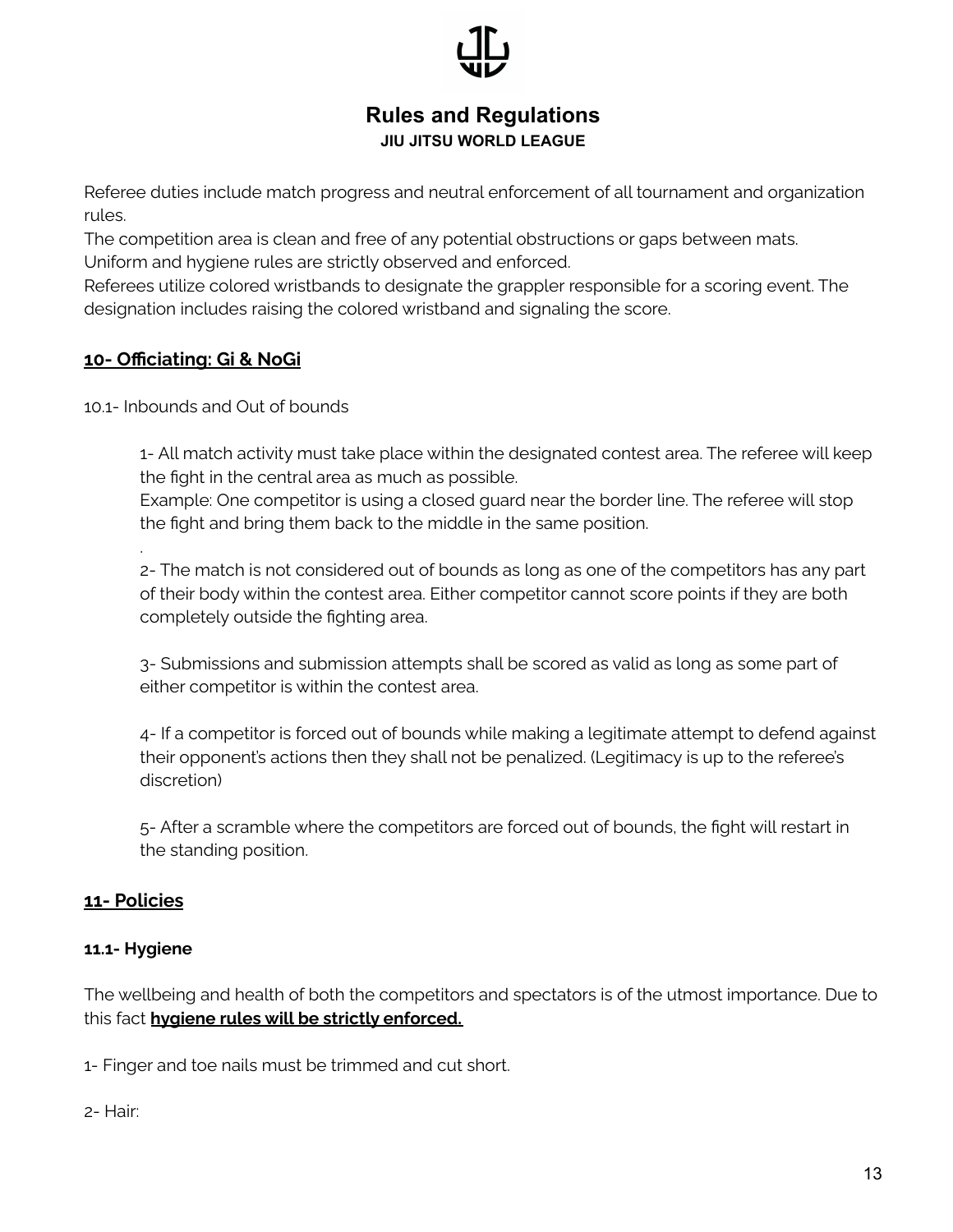

- Long hair must be tied in a way that avoids any inconvenience to the other competitor and/or interferes with the progress of the match.
- Dyed hair must not stain or leave a residue. If a competitor's hair stains anything they will be disqualified.

3- Uniforms must be clean, dry, and not show any particular stains. (Gis with unpleasant odors can result in disqualification.)

4- Competitors may not wear any bandages or braces with hard material, like metal or plastic. Neoprene braces are ok and bandages must be secured by elastic straps.

5- Competitors are prohibited from wearing anything that might cause injury to their opponents or themselves. This list includes;

- Cups are **not allowed**
- Jewelry (Rings, necklaces, bracelets etc.)
- Piercings of any kind (Face, body, tongue etc.)
- Prosthetics
- Casts
- Gauged ears and other body modifications that can cause or result in potential injury must be covered or secured with medical tape.

6- The athlete's skin, hair, and uniform shall be free of any slippery or sticky substances. (Any attempts to bypass this rule will result in disqualification.)

#### **11.2- Uniforms**

Jiu jitsu competitions should always focus on the athlete's technique and strategy. The uniform regulations are in place to lessen the likelihood that a competitor will find an unfair advantage due to their equipment.

(In the event that a uniform is damaged during a competition, the referee will stop the fight and give the athlete 10 minutes to find a suitable replacement.)

#### **11.2.1- Jiu-Jitsu Gi**

1- Gi material must be constructed of a cotton or cotton-blend (70%+ cotton). The competitor's opponent must be able to grip the Gi. Therefore, the Gi material must not be too thick, too rigid or too slippery. Rash Guards are permitted for competitors to wear under the Gi.

2- The jacket must extend to the athletes thighs and meet the following required measurements:

- Gi top width: 1.5cm
- Width of Gi collar 5cm
- Opening of sleeve at extension: 7cm
- Distance from the wrists when arms are extended directly in front at shoulder height: 5 cm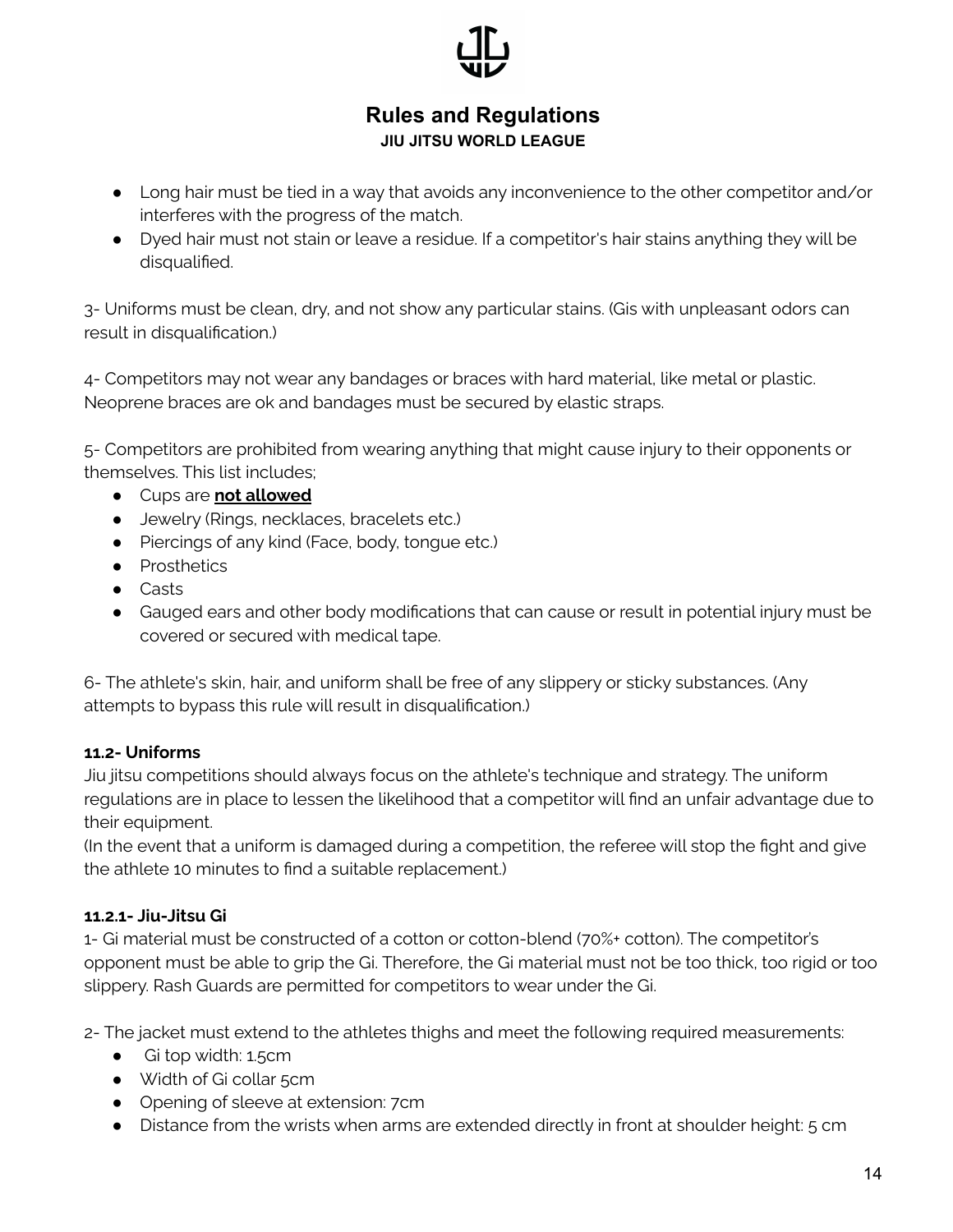**JIU JITSU WORLD LEAGUE**

3- Gi pants must come within 5cm of the competitor's ankles when the competitor is standing.

4- Gi jacket and Gi pants must be in the same color.

- 5- Gi colors allowed are as follows:
	- White
	- Gray
	- Blue
	- Black
	- Pink
	- Purple
	- Green
		- All Gis must be one consistent solid color
	- The belt should be flexible enough to bend when pushed from the ends towards the knot.
	- The knot must be secure enough to not loosen when the flexibility is tested as described above.

#### **11.2.2- NoGi & Youth NoGi**

1- Grappling or board shorts

- Shorts must extend between halfway down the thigh and no more than 5 cm above the kneecap.
- Shorts should have a solid color, and cannot have pockets, buttons, snaps or be excessively baggy.

2- Rash Guards must be an official Team rash guard, sponsorship rash guard, or a JJWL official rash guard.

Rash Guards permitted to be short or long sleeved.

#### **11.3 Two matches guarantee - special notes**

- JJWL does not guarantee 2 matches if one of the competitors in the bracket refuses to compete or simply does not show for the event.
- 2 Man Bracket The best 2 out of 3 matches.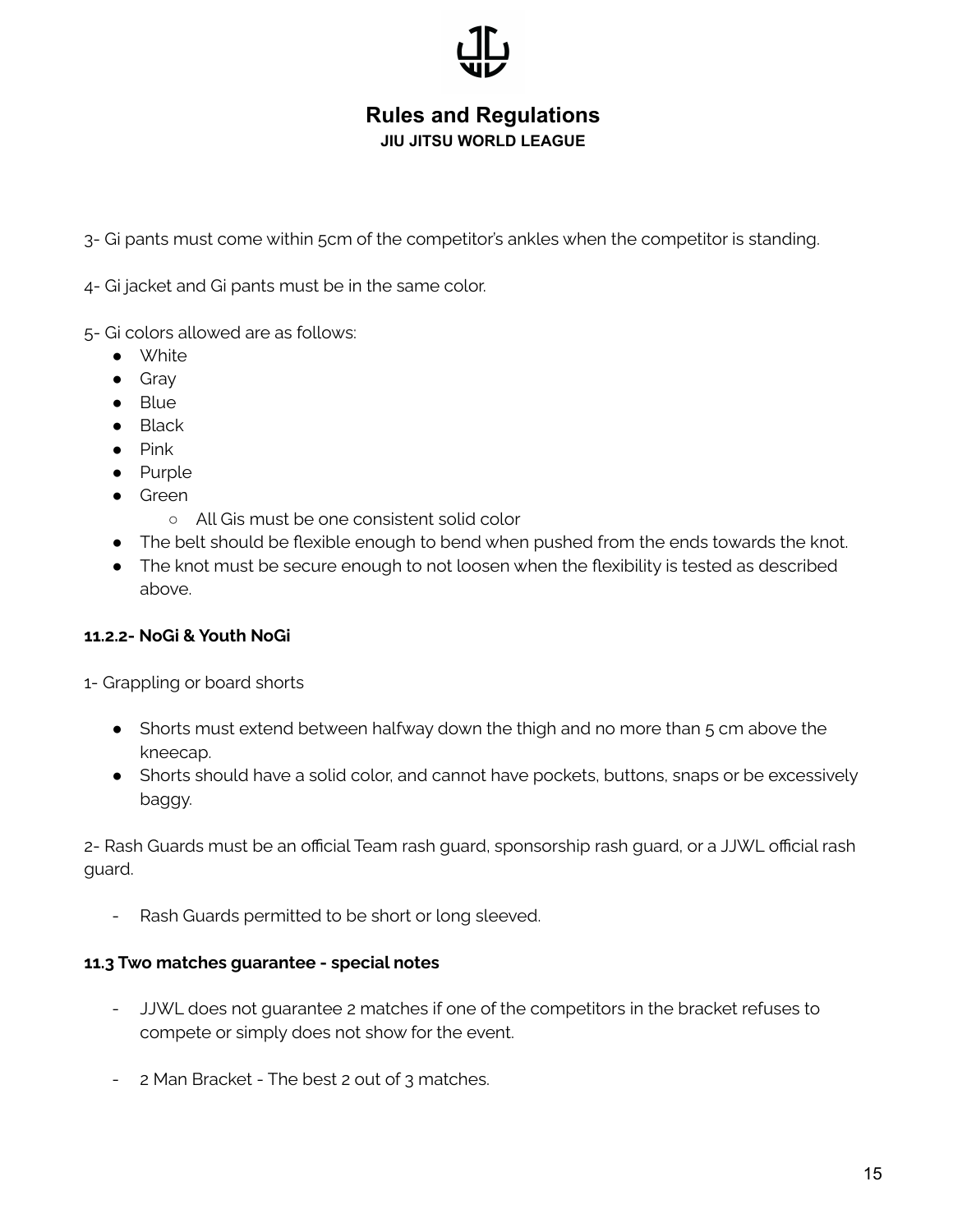- 3 Man Bracket - Round robin- In the case of each competitor having 1 win and 1 loss the

tie-breaker for the bracket is first who has the most submissions, and then who has the most

points total in the bracket. In the rare event of the same number of submissions and points,

the tie-breaker is the winner of the direct combat.

- 4 Man Bracket and Up Double elimination and if you lose you still compete for 3rd place.
- In order to be eligible to receive points and go to the podium competitors must participate in

at least one fight.

#### **11.4 Head Referee**

The head referee has the ability to overrule a ref's decision at any time if they judge that the call is wrong.

#### **11.5 Video Review Policy**

Videos can be viewed at each Jiu Jitsu World League event if requested by the Head Referee, or submitted after the event to [competition@jjworldleague.com](mailto:info@jjworldleague.com).

- If we are at fault for a call before the bracket has progressed, we will fix the problem on sight.
- If we are at fault for a call after the bracket has progressed, we are happy to make the situation right by granting the competitor a credit to a future tournament.

This rule applies if a Referee or table operator, miscounts or misawards points during the match.

Referee interpretation does not count towards this rule.

Any other situation will be evaluated and JJWL will always work to be as fair as possible with all the competitors.

## **Coaching code of conduct**

- The competitor has the right to have one coach present during the match.
- One chair will be placed on the side of the mat area exclusively for the coaches use during the match.
- The scorekeeper will not wait for a coach to start a match if they are not present.
- The coach **must not** stand or kneel on the mat area during the match.
- The coach shall not talk to the referee during the match, doing so results in a penalty.
- The coach shall not talk to the score keeper's table under risk of being penalized.
- The coach must present an ID card to get into the competition area.
- Only black or brown belts can be registered as coaches.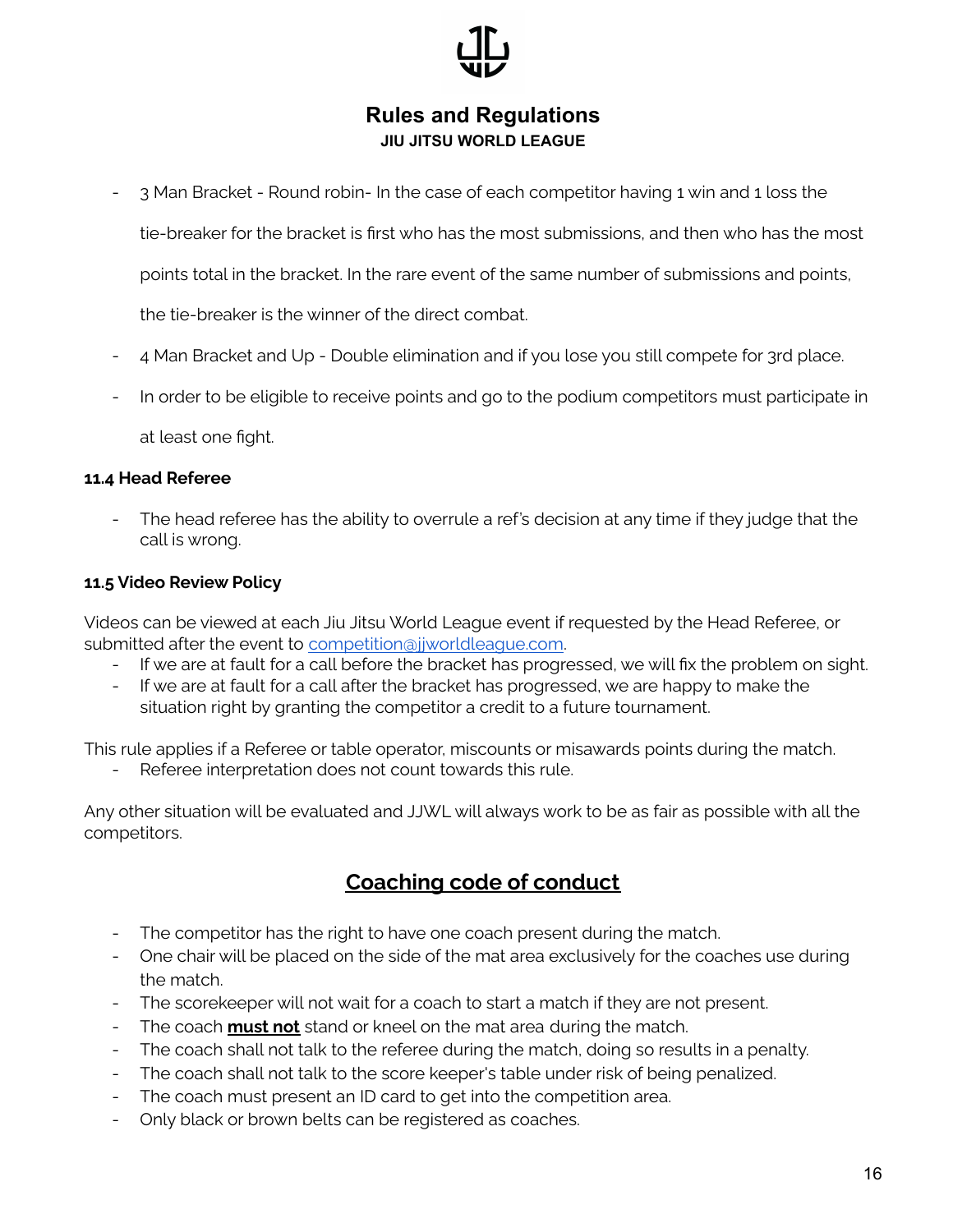

- Every team has the right to register up to 5 coaches per tournament.
- The coach cannot stay in the competition area if he is not currently coaching.

# **Personal Conduct Policy**

It is a privilege to be part of the Jiu Jitsu World League ("League"; "JJWL"). Everyone who is part of the League must refrain from "conduct detrimental to the integrity of and public confidence in the League" as well as to protect the peaceful enjoyment of League events and participation in the League. This includes coaches, athletes, team members, referees and officials, and employees of the JJWL, and others associated with JJWL.

Conduct by anyone in the League that is illegal, violent, dangerous, or irresponsible puts innocent victims at risk, damages the reputation of others in the League and Jiu Jitsu, and undercuts public respect and support for the League and Jiu Jitsu, is strictly prohibited and will not be tolerated.

We aspire at all times to be people of high character; we must show respect for others inside and outside our competitions; and we must strive to conduct ourselves in ways that favorably reflect on ourselves, our teams, the communities we represent and the League.

To uphold our high standards, when violations of this Personal Conduct Policy do occur, appropriate disciplinary action will follow. This policy applies to everyone who works, coaches, competes and attends (including parents and relatives) a JJWL event and any JJWL related activity.

#### **Expectations and Standards of Conduct**

It is not enough simply to avoid criminal conduct. We are all held to a higher standard and must conduct ourselves in a way that is responsible, promotes the values of the League, and is lawful.

Anyone believed (in the sole judgment and discretion of the League) to have engaged in any of the following conduct will be subject to discipline. Prohibited conduct includes but is not limited to the following:

- Actual or threatened physical violence against another person, including dating violence, domestic violence, child abuse, and other forms of family violence;
- Assault and/or battery, including sexual assault or other sex offenses;
- Violent or threatening behavior toward any person involved in the League including but not limited to a competitor, coach, attendee, official, team member or a third party related to the League;
- Stalking, harassment, or similar forms of intimidation, whether in person, by mail or electronic communication;
- Illegal possession of a gun or other weapon (such as explosives, toxic substances, and the like), or possession of a gun or other weapon in any League setting;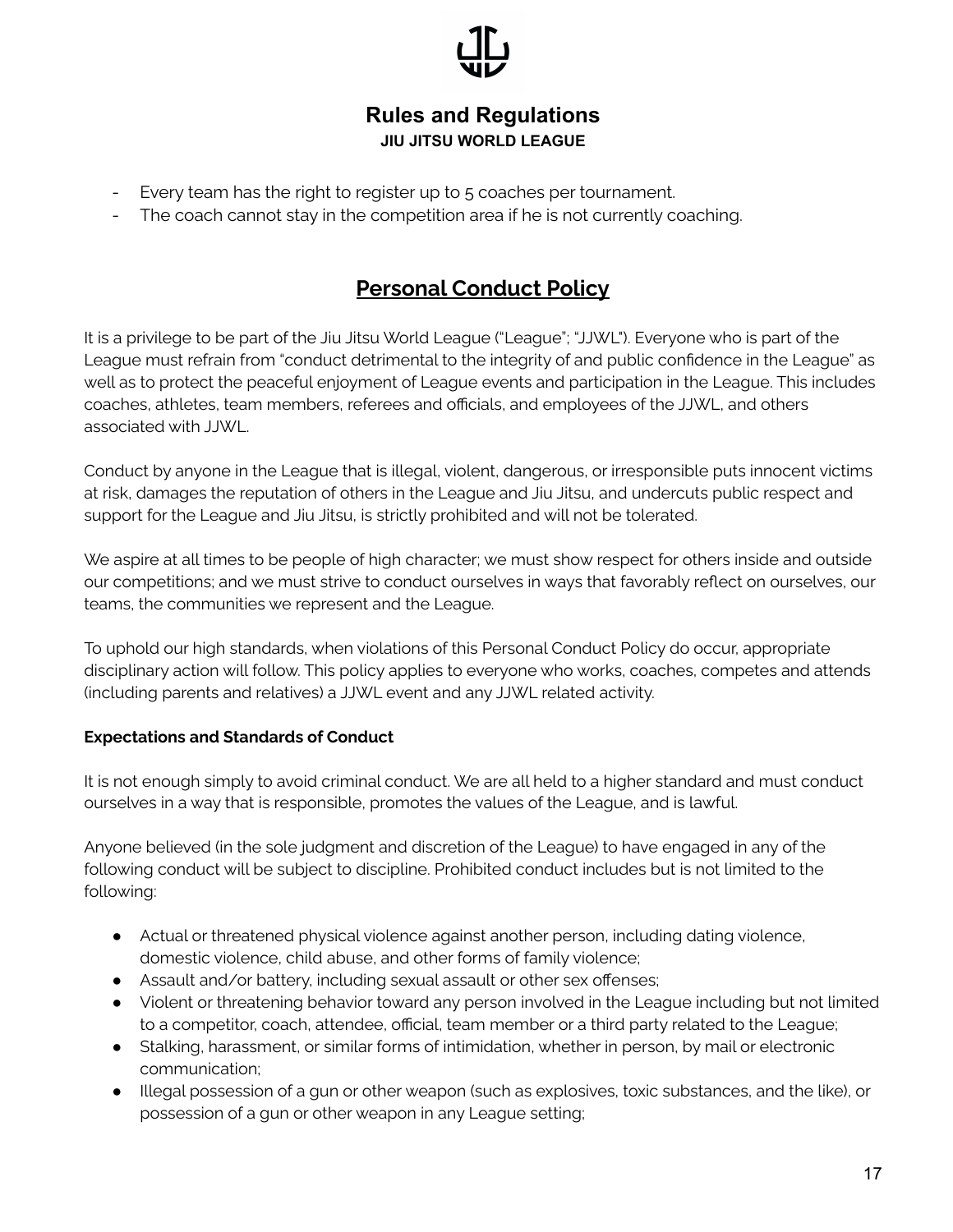- Disorderly conduct, including interfering with the operation of any League event. This includes but is not limited to being disrespectful to any official of the League, and not respecting the rules of the League.
- Crimes against law enforcement, such as obstruction, resisting arrest, or harming a police officer or other law enforcement officer;
- Conduct that poses a genuine danger to the safety and well-being of another person;
- and Conduct that undermines or puts at risk the integrity of the League, its members and/or personnel.

#### **Discipline**

If credible evidence establishes that anyone has engaged in conduct prohibited by the Personal Conduct Policy, such violation will be subject to discipline. The baseline discipline for the first offense of the Personal Conduct Policy is a suspension for one (1) year. Depending on the nature and extent of such violation, however, the discipline may result in a warning, probation, suspension for more or less than the baseline of one (1) year, or banishment from the League.

The League will notify the alleged violator of any such infraction and discipline. The League also will notify the head professor of the academy and/or organization concerning the discipline rendered for their organization, academy, athletes and their parents, and other related parties. It is the responsibility of the Organization and/or Academy to confirm such discipline with the person(s) with the violator. It also is the responsibility of the Organization and/or Academy to use every *conceivable effort* to enforce such discipline. For example, if a coach, athlete or athlete's parent is suspended from the League, it is the responsibility of the Organization/Academy to prevent the suspended party from violating the terms of the such suspension. Failure by an athlete to abide by the terms of discipline may result in loss of ranking season ranking points. Failure by an athlete's parents to abide by disciplinary terms may result in loss of ranking points and forfeiture of any awards for such athlete as well as probation, suspension or banishment of the athlete. Failure by the Organization/Academy to use every conceivable effort to enforce the disciplinary action may result in disciplinary action against the Organization/Academy including loss of ranking points, forfeiture of team awards for an individual competition and/or season.

The League has sole, complete and final discretion to determine violations, to administer discipline for such violations, and to enforce discipline.

Any and all communication concerning disciplinary matters will be conducted exclusively between the League and the Organization/Academy. ####